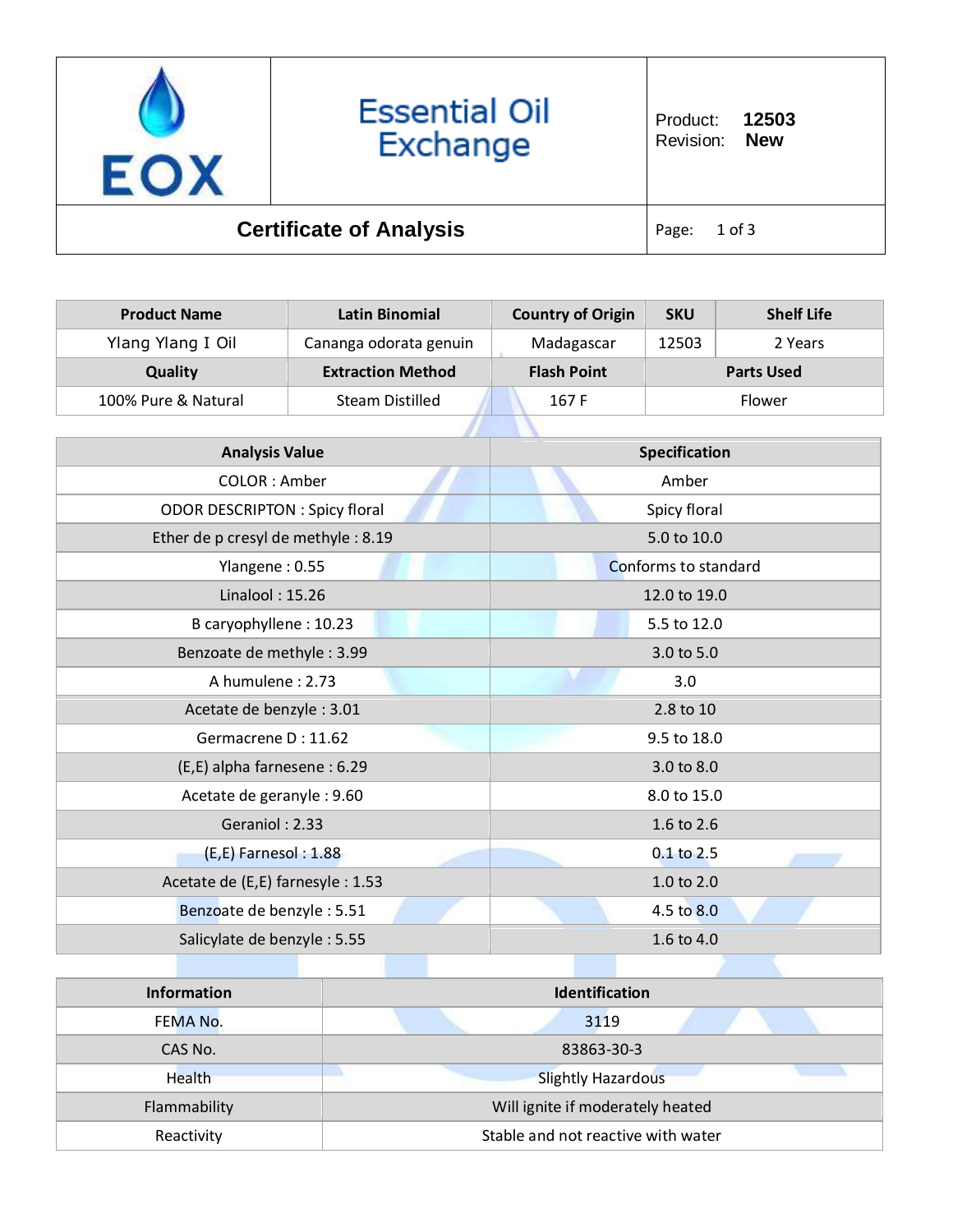

| <b>Information</b>                           | <b>Fire, Explosion and Reactivity</b>             |  |
|----------------------------------------------|---------------------------------------------------|--|
| Flash Point                                  | 167 F                                             |  |
| <b>Extinguishing Media</b>                   | CO2 - Yes / FOAM - Yes / DRY - Yes                |  |
| Stability                                    | Stable                                            |  |
| <b>Fire Fighting</b>                         | Cool containers exposed to fire with water        |  |
| Hazardous Combustible Decomposition Products | Forms carbon monoxide and/or dioxide upon burning |  |

| <b>Information</b>      | <b>Physical Data</b>                            |  |
|-------------------------|-------------------------------------------------|--|
| Color and Odor          | Amber liquid with a rich balsamic, floral aroma |  |
| Vapor Pressure          | <b>NA</b>                                       |  |
| <b>Water Solubility</b> | Insoluble                                       |  |

| Information | <b>Protection Data</b>                                                       |  |
|-------------|------------------------------------------------------------------------------|--|
| Respiratory | Avoid casual breathing                                                       |  |
| Ventilation | Local explosion proof exhaust recommended                                    |  |
| <b>Skin</b> | Wear impermeable gloves                                                      |  |
| Eye         | Goggles giving complete protection to eyes / eyewash bottle with clean water |  |
| Other       | Do not eat, drink or smoke while handling                                    |  |

| <b>Information</b>  | <b>Emergency First Aid</b>                                                       |
|---------------------|----------------------------------------------------------------------------------|
| Inhalation          | Seek fresh air                                                                   |
| Eye Contact         | Wash eyes immediately and abundantly with clean running water at low<br>pressure |
| <b>Skin Contact</b> | Remove contaminated clothing / Wash skin with soap and water                     |
| Ingestion           | Rinse mouth / Consult doctor / Do not induce vomiting                            |

| <b>Information</b>    | <b>Handling and Disposal</b>                                                     |
|-----------------------|----------------------------------------------------------------------------------|
| Handling and Shipping | Store in tightly sealed container in a cool, dry place away from sources of heat |
| Waste Disposal        | Follow any federal, state or local laws / Do not dispose of in sewer             |